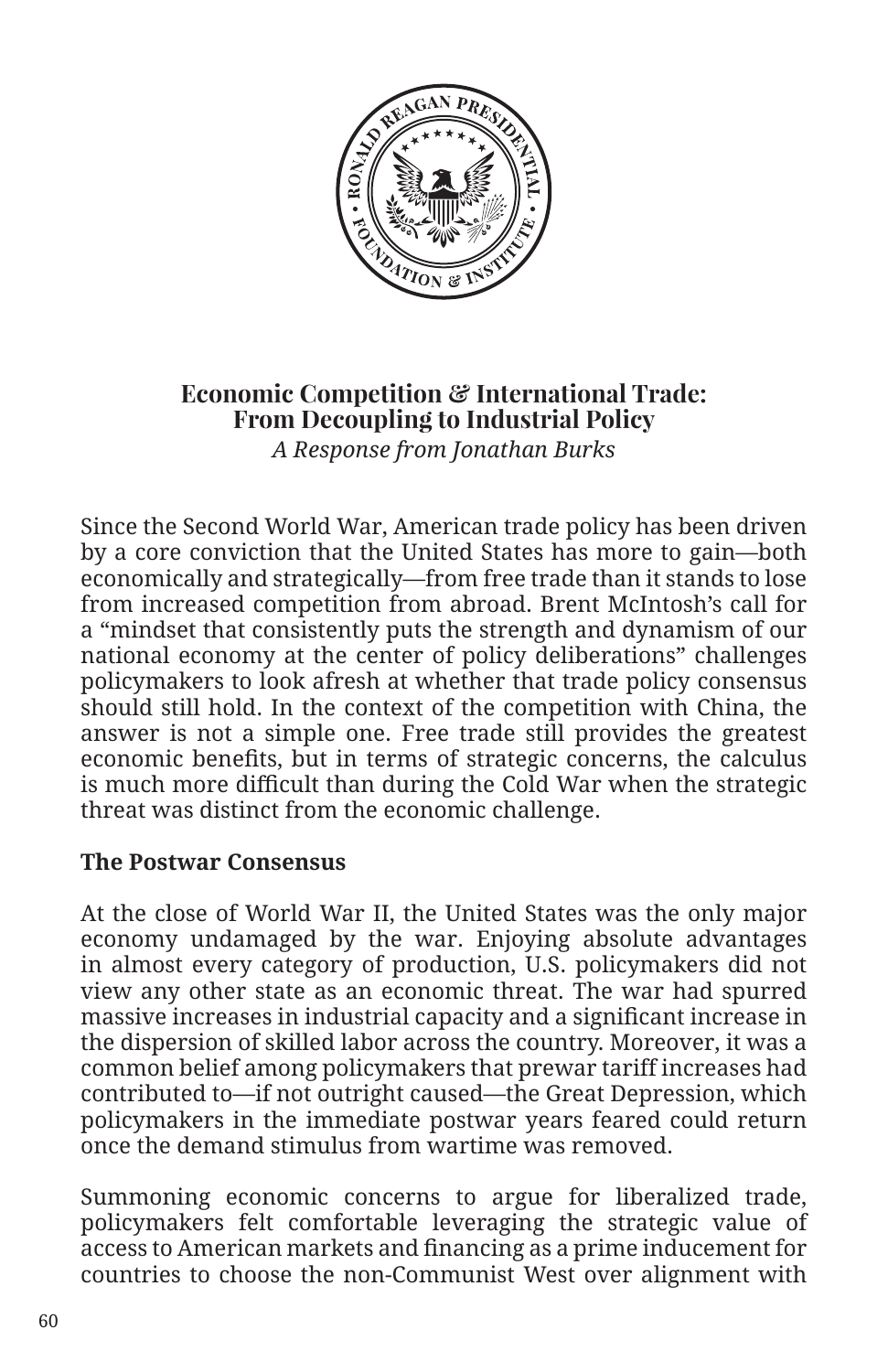the Soviet bloc. Indeed, the postwar architecture of global economic institutions that included the World Bank and the International Monetary Fund was originally intended to include an International Trade Organization. While the latter was never created, the General Agreement on Tariffs and Trade, which eventually became the World Trade Organization, was the substantive realization of the same goal, establishing liberalized trade as a bedrock of the Western economic order.

America's postwar economic predominance inevitably declined as the world recovered from the ravages of war. This meant more competition from abroad for American industry, and, predictably, it translated into diminishing domestic political support for free trade. Still, the broad consensus held, with each administration during the Cold War playing some role in expanding the community of countries participating in the market-driven, global economy.

## **The Present Challenge**

More recently, that consensus has frayed in the face of longstanding concerns about a perceived decline in U.S. manufacturing, exploitative trade and industrial practices by a very large entrant into the global economy, and worries about the strategic implications of reliance for manufactured goods on the People's Republic of China.

While the consensus view of economists remains that free trade is the most economically efficient arrangement (i.e., it results in the most output for the given inputs), there is a much greater level of debate around the reality that the costs and gains from trade are not equally distributed. Workers in import-competing industries bear a disproportionate share of the costs, while the gains to consumers and to workers in industries that rely on imported inputs are more broadly shared but relatively smaller. This distributional disparity matters because it undermines the political consensus that is necessary for modestly consistent strategy over time. Moreover, if the "loser" from trade is the domestic manufacturing sector, then the United States may lose a measure of strategic autonomy given the centrality of some manufacturing to the generation of national security. What is economically efficient is not necessarily optimal across other important indicia of strength.

How then should policymakers with the McIntosh mindset develop a trade policy optimized for the competition with China? The following considerations are a useful guide to policymakers who will have to grapple with this question day-to-day and not just in terms of an abstract commitment to an "America First" philosophy or to a trade policy that "works for the middle class."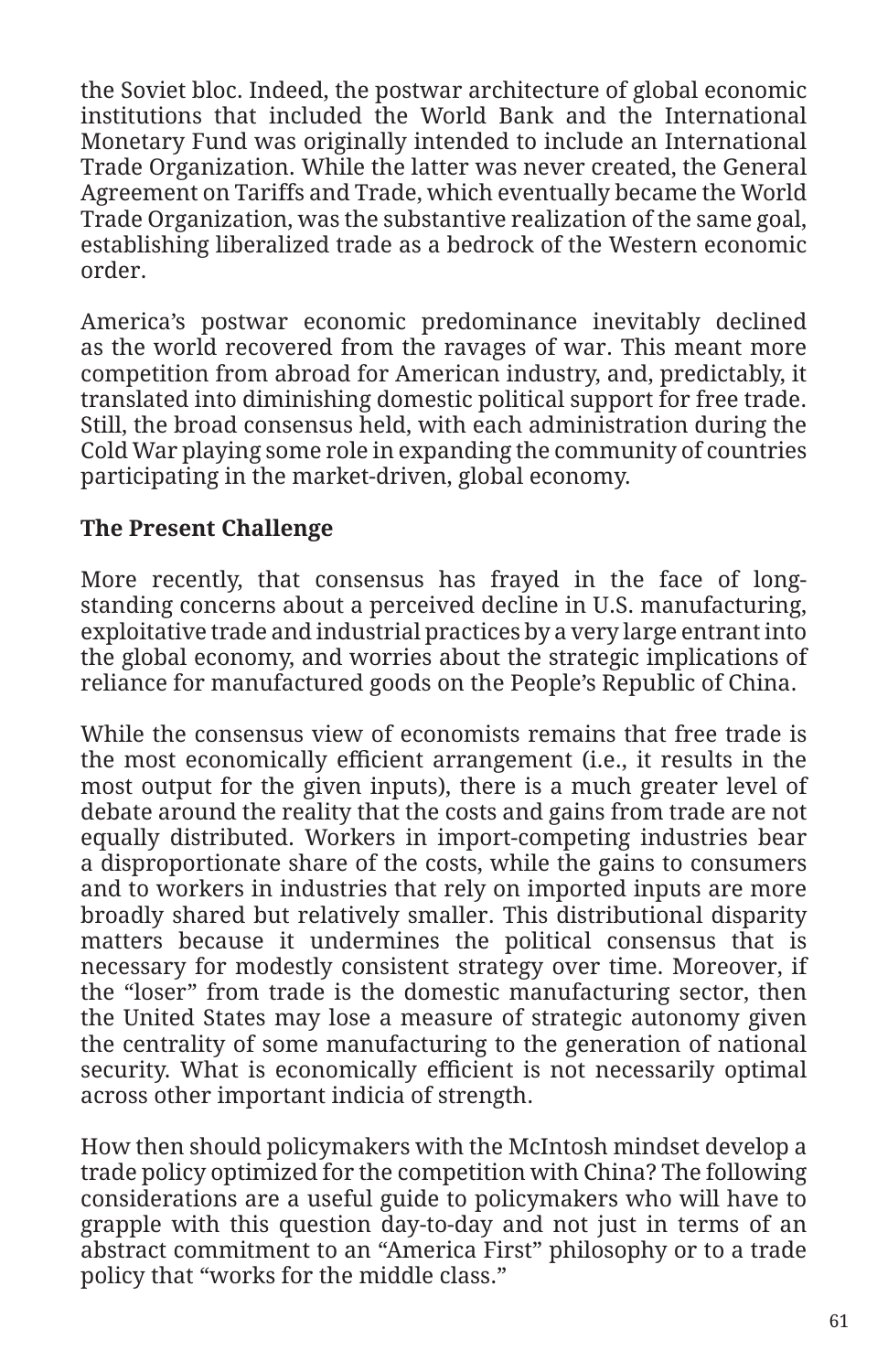• *Bilateral deficits are economically meaningless but could have strategic and political importance*. In economic terms, it does not matter if the United States has a trade surplus or deficit with any given country. The national income accounting system is just an artifice. In domestic political and strategic terms, however, bilateral deficits can have real importance. Domestically, they can shape popular perceptions about the nature of our relationships with adversaries and partners alike. In strategic terms, the nature of the deficit could be a sign of real dependence and thus vulnerability in either direction—or in both directions.

• *Policies to address bilateral deficits have multilateral effects*. Bilateral trade disputes can rearrange trade—and thus political relationships in unintended ways. The trade war with China is a case in point. As China imported fewer U.S. goods, it increased imports from the rest of the world. The net effect was that China deepened economic relationships with many countries that might otherwise have been natural U.S. allies. Steps taken for economic reasons can have a profound impact on the strategic sphere.

• *Many countries in Asia share our strategic concerns, and working with them can lessen the economic costs of action*. Almost any government intervention to change the shape of the economic relationship with China—whether full decoupling, more modest redesign of select supply chains, or anything in between—will entail real costs to the U.S. economy. How many of those costs we bear alone is a choice. Other states in the region share our strategic concerns and, if engaged intelligently, can help to reduce some of the costs. For example, policies to facilitate foreign direct investment could lower the costs to U.S. suppliers of relocating supply chains out of China.

• *Access to the U.S. market benefits U.S. consumers and can attract allies*. The ability to import relatively inexpensive consumer goods is a core element of the high living standards enjoyed by Americans across the income spectrum. In addition to being good for U.S. consumers, access to our market is also of tremendous value to potential allies in the competition with China. Just as strategists worry that the U.S.–China economic relationship might limit our freedom of action, robust and growing trade relations with third countries can help them choose the right side in the competition with China.

• *Our traditional allies in Europe have long had competing economic philosophies and are unlikely to be reliable partners in the economic competition with China*. Some of the principal beneficiaries of the U.S.–China trade war have been European countries. Moreover,